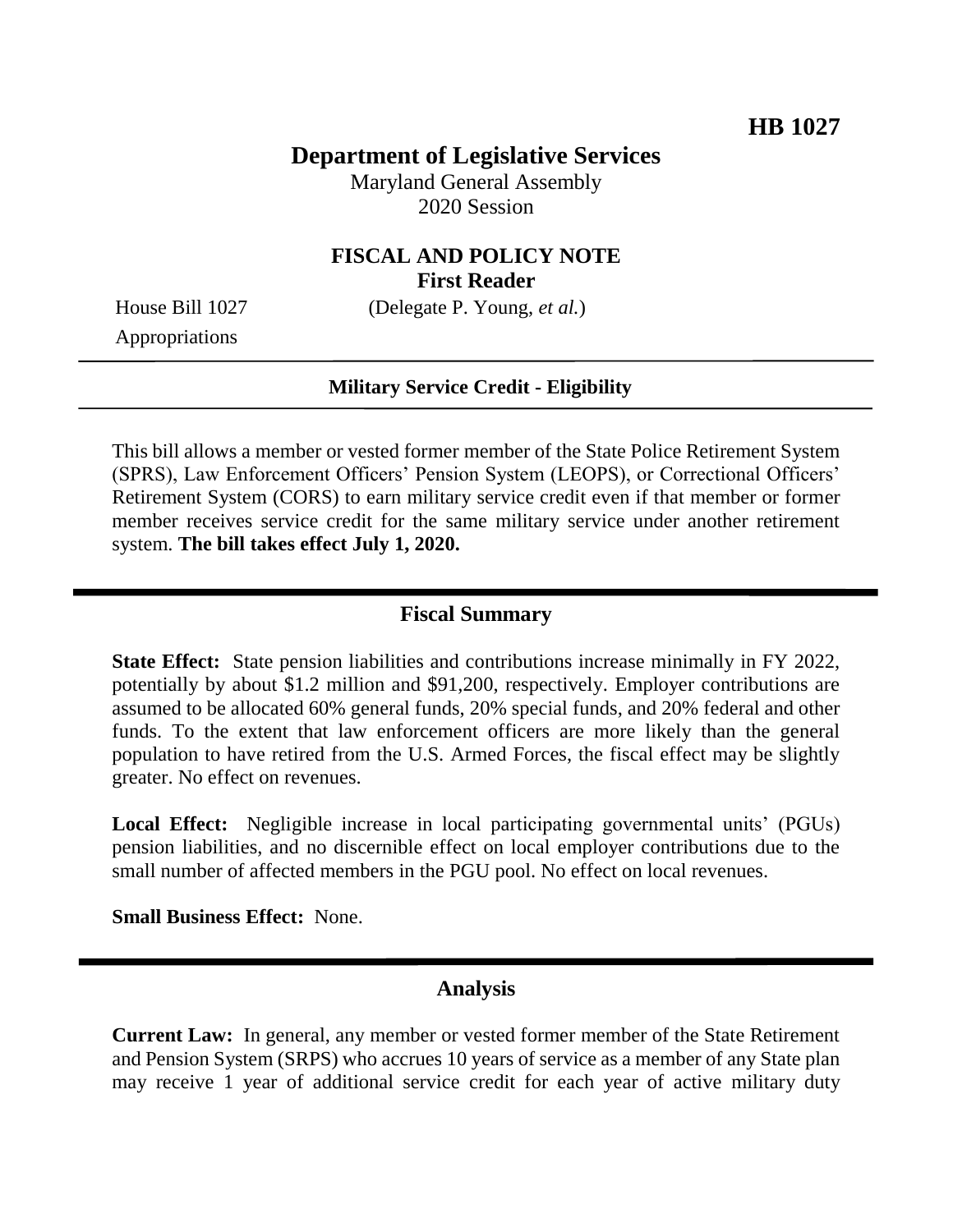performed prior to membership in SRPS, up to a maximum of 5 years. That credit is granted at no cost to the member or former member and is applied using the accrual rate in effect when the member or former member submits an application for the credit to the State Retirement Agency (SRA).

However, SRPS members or vested former members who claim credit for the same military service from another retirement system may not receive military service credit from SRPS, unless they claimed credit for that military service from:

- Social Security;
- National Railroad Retirement Act; or
- National Guard or military reserves pensions (Title 3 or Title 10 of the U.S. Code).

This generally means that any SRPS member receiving a military pension after completing 20 years of *active* military service cannot claim the military service credit from SRPS.

**Background:** In addition to the three plans affected by this bill, SRPS includes the following retirement and pension plans for State employees, teachers, and approximately 120 PGUs:

- Employees' Retirement and Pension Systems for State and PGU employees;
- Teachers' Retirement and Pension Systems for all teachers, some higher education faculty, and other local education employees;
- Judges' Retirement System; and
- Legislative Pension Plan.

The number of active and vested former members in each affected plan is shown in **Exhibit 1**.

### **Exhibit 1 Active and Deferred Vested Members, as of June 30, 2019**

|                              | Active<br><b>Members</b> | <b>Deferred</b><br><b>Vested</b> |
|------------------------------|--------------------------|----------------------------------|
|                              |                          |                                  |
| <b>State Police</b>          | 1,364                    | 89                               |
| Law Enforcement              | 1,615                    | 188                              |
| <b>Correctional Officers</b> | 7.640                    | N/A                              |

Source: State Retirement Agency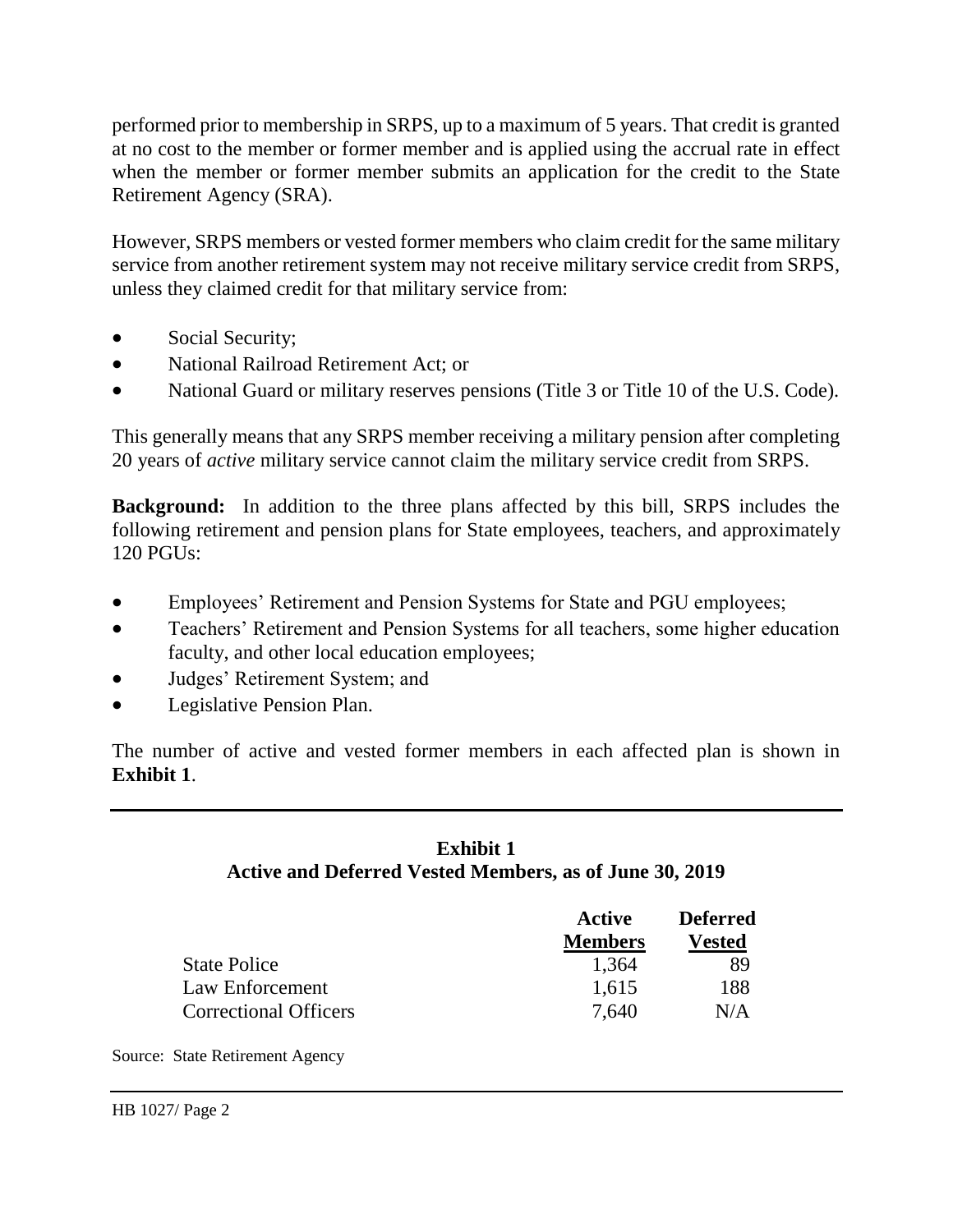**State Expenditures:** SRA, the Military Department, and the Personnel Unit within the Department of Budget and Management do not have reliable data on the number of State employees with prior military service, nor data on the number who have retired from the military and are receiving a military pension. Therefore, a reliable estimate of the number of SRPS members who would be eligible to claim military service credit under the bill cannot be determined.

However, using a variety of data sources, *and for illustrative purposes only*, the Department of Legislative Services estimates that about 24 current active members of the three affected plans may be eligible for military service credit under the bill. As shown in **Exhibit 2**, the General Assembly's consulting actuary identified almost 811 active members in the three affected plans who fit the profile of individuals who could be eligible to claim additional service credit. These individuals are generally at least age 50 and, therefore, could have served 20 years in the military and earned 10 years of service credit in SRPS, making them eligible for the military service credit. The U.S. Department of Defense advises that approximately 55,000 military retirees live in Maryland, which is 3% of the State's population age 50 or older. Assuming the same percentage of SRPS members identified by the actuary in that age group are military retirees, approximately 24 SRPS members may be eligible for 5 years of military service credit. To the extent that individuals in law enforcement roles may be more likely to have served in the military, the number of affected individuals may be greater.

### **Exhibit 2 State Retirement and Pension System Members Potentially Eligible for Military Service Credit, as of June 30, 2019**

|                              | <b>Active Members</b> |
|------------------------------|-----------------------|
| <b>State Police</b>          |                       |
| <b>Correctional Officers</b> | 694                   |
| Law Enforcement              | 110                   |
| <b>Total</b>                 | 811                   |
|                              |                       |

Source: Bolton; State Retirement Agency

This analysis can only determine the increase in pension liabilities and employer contributions if a "typical" member of each of the major SRPS plans claimed an additional 5 years of service credit. Since the bill applies only to individuals with a 20-year pension, it is assumed that they all claim the maximum 5 years of credit allowed by the State. **Exhibit 3** shows the costs for one member of each plan claiming the service credit allowed

HB 1027/ Page 3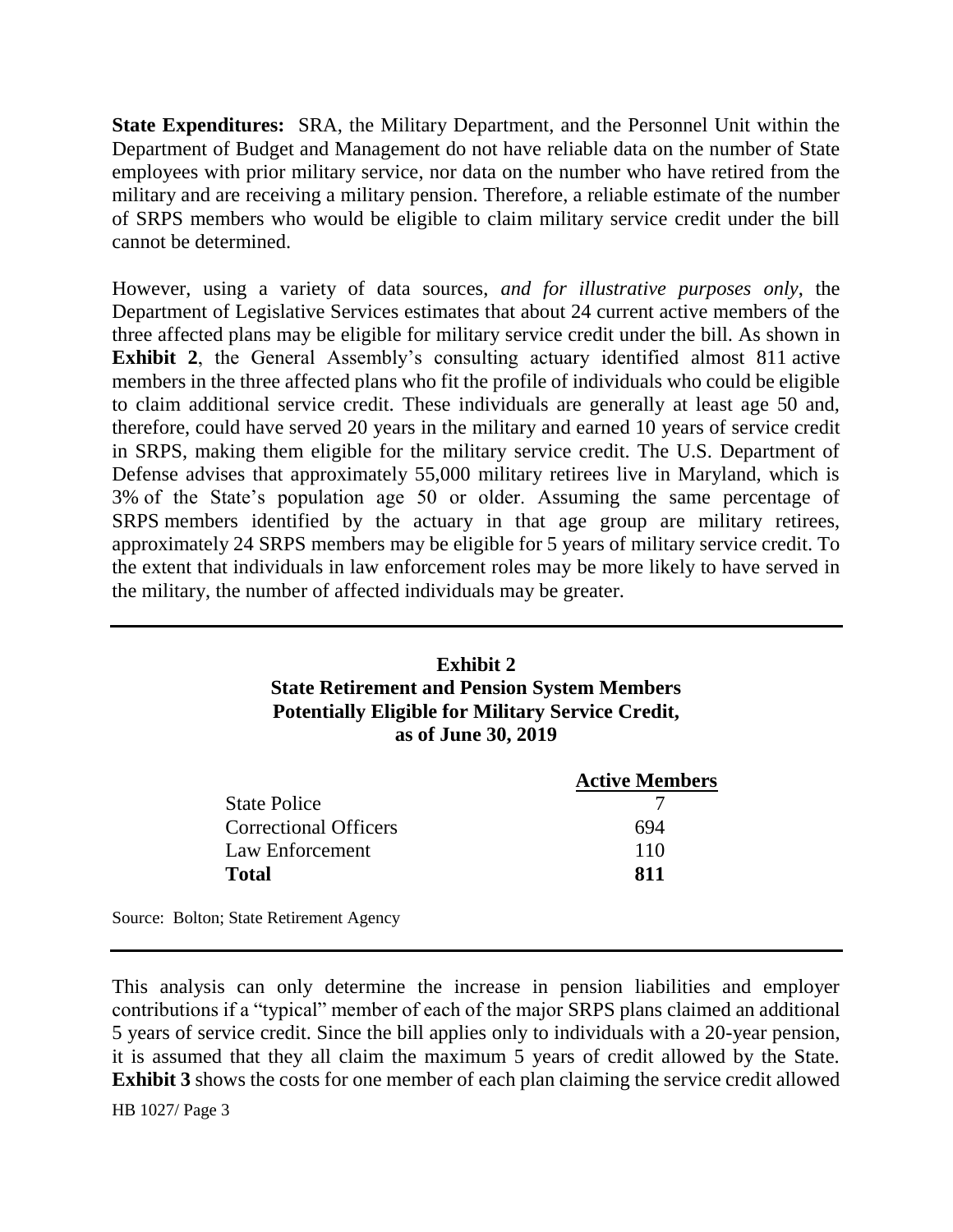by the bill; these costs would increase annually according to actuarial assumptions. *For illustrative purposes only*, if the estimated 24 members earn the military service credit at a weighted average liability of about \$48,000 and a weighted annual cost of \$3,800 per member, total State pension liabilities increase by about \$1.2 million and employer contributions (all funds) increase by approximately \$91,200 in fiscal 2022.

## **Exhibit 3 Fiscal 2022 Effect for Each Member Who Claims Credit Under the Bill**

|                              | <b>Liability Increase</b> | <b>FY 2022 Contribution Increase</b> |
|------------------------------|---------------------------|--------------------------------------|
| <b>State Police</b>          | \$129,200                 | \$10,300                             |
| <b>Correctional Officers</b> | 43,000                    | 3,400                                |
| Law Enforcement              | 74,900                    | 6,000                                |
| Source: Bolton               |                           |                                      |

As the military service credit allowed by the bill counts toward both eligibility and creditable service, some affected members may retire earlier than they otherwise would because of the additional eligibility service credit they receive. Early retirements can increase pension liabilities because benefits are paid over a longer period of time; however, this analysis does not address the fiscal effects from earlier retirements.

**Additional Comments:** SRA notes that, under the bill, a military retiree who, after 10 years of service in the State, transfers from either SPRS, CORS, or LEOPS to one of the other eligible plans could earn a total of 10 years of military service credit (5 years from each of two plans).

# **Additional Information**

**Prior Introductions:** SB 503 2019 received a hearing in the Senate Budget and Taxation Committee, but no further action was taken on the bill. Its cross file, HB 1133, received a hearing in the House Appropriations Committee but no further action was taken on the bill. HB 1165 of 2018, a substantively similar bill, received a hearing in the House Appropriations Committee but no further action was taken on the bill.

**Designed Cross File:** SB 487 (Senator Serafini, *et al.*) - Budget and Taxation.

HB 1027/ Page 4 **Information Source(s):** Bolton; Maryland Association of Counties; State Retirement Agency; Department of Legislative Services